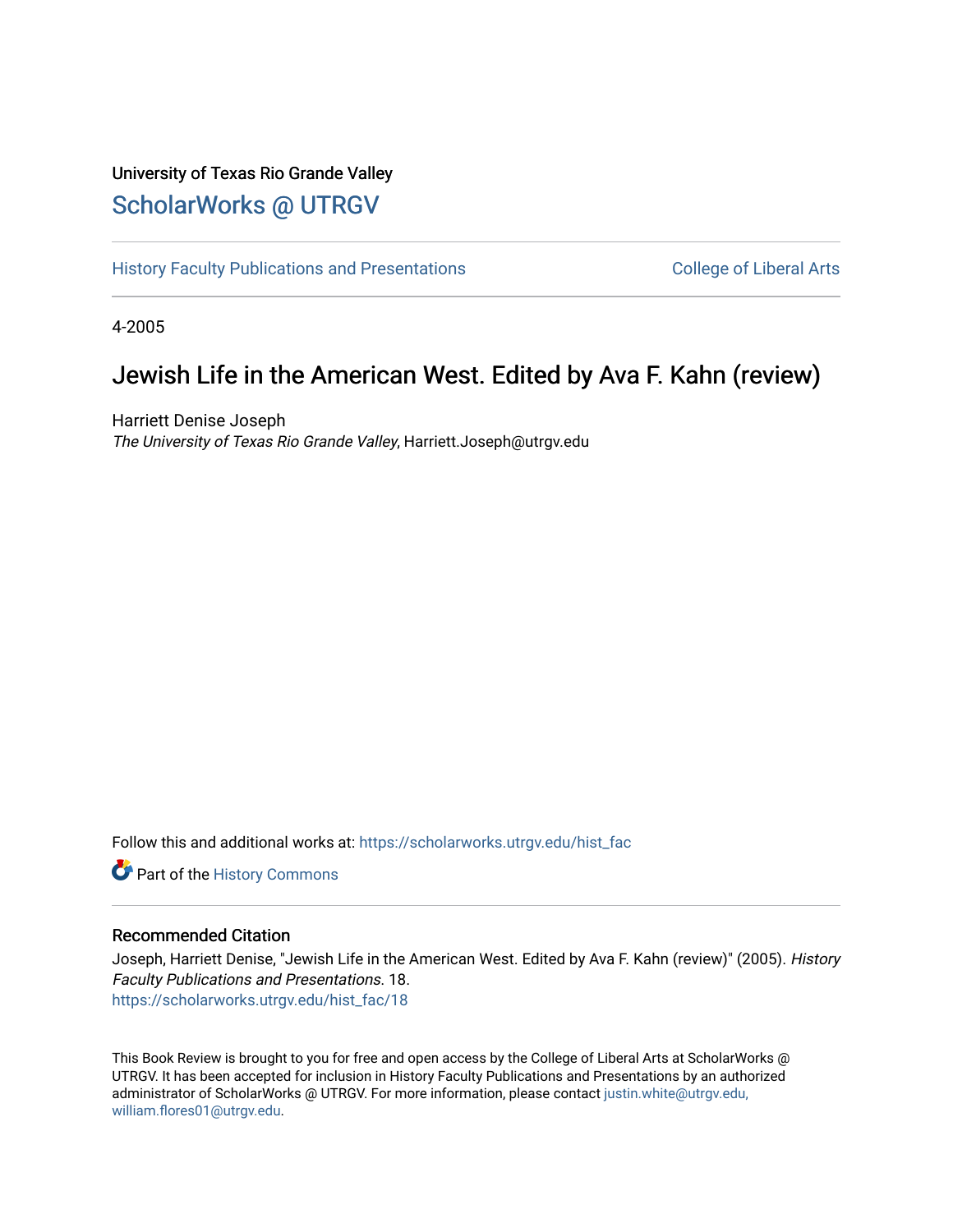edgments, photographs. ISBN 0-8165-2400-2,  $$35,00,$  cloth; ISBN 0-8165-2382-7, \$17.95, paper.)

Patricia Preciado Martin is a prolific, award-winning author. She has published several books, was designated as Arizona Author of the Year in 1997, and received the Distinguished Public Scholar Award of Excellence by the Arizona Humanities Council in 2000. *Beloved Land,* her latest book, follows the pattern set by her earlier works in that it is a collection of oral histories enriched by vivid photographs. And while the book does not offer a scholarly argument per se, its importance lies in the power of the stories shared by the interviewees. Thus, Martin allows her subjects to tell their own histories as eloquently and meaningfully as could any author.

In the first interview, for example, Carlotta Parra Rodriguez Sotomayor, a 91-year-old woman, tells a story that resonates throughout the Mexican American historical experience. "My father's mother and his stepfather had a ranch that they homesteaded on River Road and Stone Avenue, where the Starbucks Coffee Shop and On the Border Restaurant are now"  $(p, g)$ . The irony of one of the icons of the new low-wage, service-oriented economy and corporate "Mexican" restaurant sitting on land once owned by a Mexican is vibrant and powerful. Thus the first story in the book sets the stage for a series of poignant, insigtful personal accounts, each in its own way shedding more light on the southern Arizona Mexican American experience.

Just as the words of the subjects stand powerfully on their own, numerous photographs also enliven and inform these tales. The original photos dating back to the turn of the century as well as the recent photos taken by Jose Galvez add power to the people and their experiences. Indeed, Galvez's prize-winning skills make a profound addition to this work.

The ultimate value of this book lies in the visual power of its photographs and the emotional power of the stories. The storytellers open a complex world of beauty and pain that hold relevance for readers of every background. Mexican Americans will recognize and *abuelita* or a favorite *tio* or *tia.* Non-Hispanics will get a glimpse of the hardscrabble life faced by these folks, and in the process, gain a greater appreciation for the ways in which these individuals survived in a hostile environment while maintaining their values, culture, and traditions. Individuals interested in learning more about the history and cultures of the American Southwest will benefit gready from reading this book. Scholars, however, will not find much in the way of analysis or interpretation. Martin provides no deep historical or sociological context for the book's vignettes. Interpretation is left completely to the reader as Martin allows the words of the speakers to provide any necessary commentary—a job they do very well.

#### *Texas A&M University-Corpus Christi* Anthony Quiroz

*Jewish Life in the American West.* Edited by Ava F. Kahn. (Berkeley, Calif.: Heyday Books, 2002. Pp. 144. Foreword, illustrations, photographs, afterword.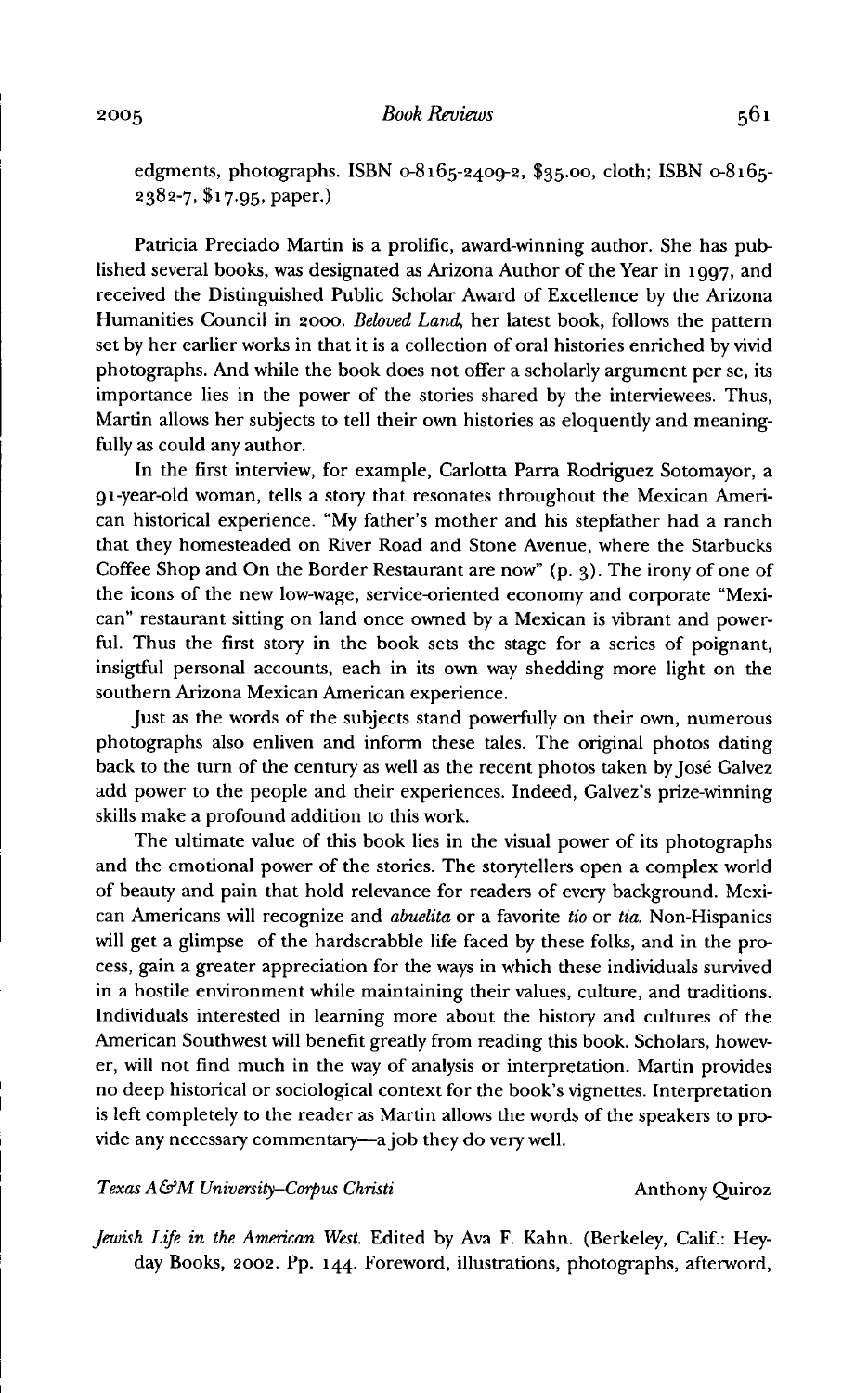selected readings, acknowledgments, index. ISBN 1-890771-775. \$22.50, paper.)

*Jewish Life in the American West: Perspectives on Migration, Settlement, and Community* was originally the catalog for an exhibit at the Autry Museum in Los Angeles. It was reprinted after the exhibit moved to the Eiteljorg Museum in Indianapolis.

Ava F. Kahn's Introduction explains that the emphasis in American Jewish history has been on "eastern urbanites" (p. 16). Also, Jewish historians have focused on local or state history. A notable exception has been Moses Rischin, coeditor of the *Jews of the American West. Jewish Life in the American West* seeks to "build on that work and advance its scholarship thematically" (p. 16).

Four essays cover the period from the "California gold rush to the closing of the gates of immigration in the early twentieth century" (p. 26). The authors examine American Jewish culture in its early stages, emphasize the diversity among Jewish immigrants, tackle stereotypes of American Jews, and place the Jewish experience in a larger historical context.

In "American West, New York Jewish," Hasia R. Diner dissects the stereotypes of American Jewish life created by popular culture and scholarship, while arguing that the West made Jews more American. Ava Kahn's "To Journey West: American Women and Their Pioneer Stories" presents the stories of four western Jewish women with experiences different from their eastern counterparts. "The Jewish Merchant and the Civic Order in the Urban West," by William Toll, explores the civic and political opportunities afforded to Jewish businessmen in western communities. Finally, Ellen Eisenberg's "From Cooperative Farming to Urban Leadership" uses the history of a Russian family to illustrate the group experience of immigrants who attempted communal agrarian life but later settled in urban areas.

During the decades covered, remarkable growth occured in the American Jewish population. Jews went west for the same reasons that others did: a desire for adventure, the quest for economic security, the search for a healthier climate, and the prospect for land ownership. The West seemed "a promised land" at a time when life in Europe was becoming increasingly difficult (p. 14). With the gold rush, a pattern of settlement was developed in San Francisco that was later reproduced throughout the West, as Jews established themselves and their institutions. Western Jews became leaders. Among the more dramatic examples were Solomon Bibo, who held the position of chief after marrying an Acoma woman in New Mexico, and Simon Bamberger, the first Democratic, non-Mormon governor of Utah. They and their co-religionists were "an integral part of the western story," and the West was "an integral part of the . . . American Jewish experience" (p. 8).

Many photographs of western Jews and their communities enhance the book. Also helpful is a list of selected readings on western Jewish history.

American Life in the Jewish West concludes with an Afterword by Moses Rischin. This reviewer agrees with his summation that these original essays bring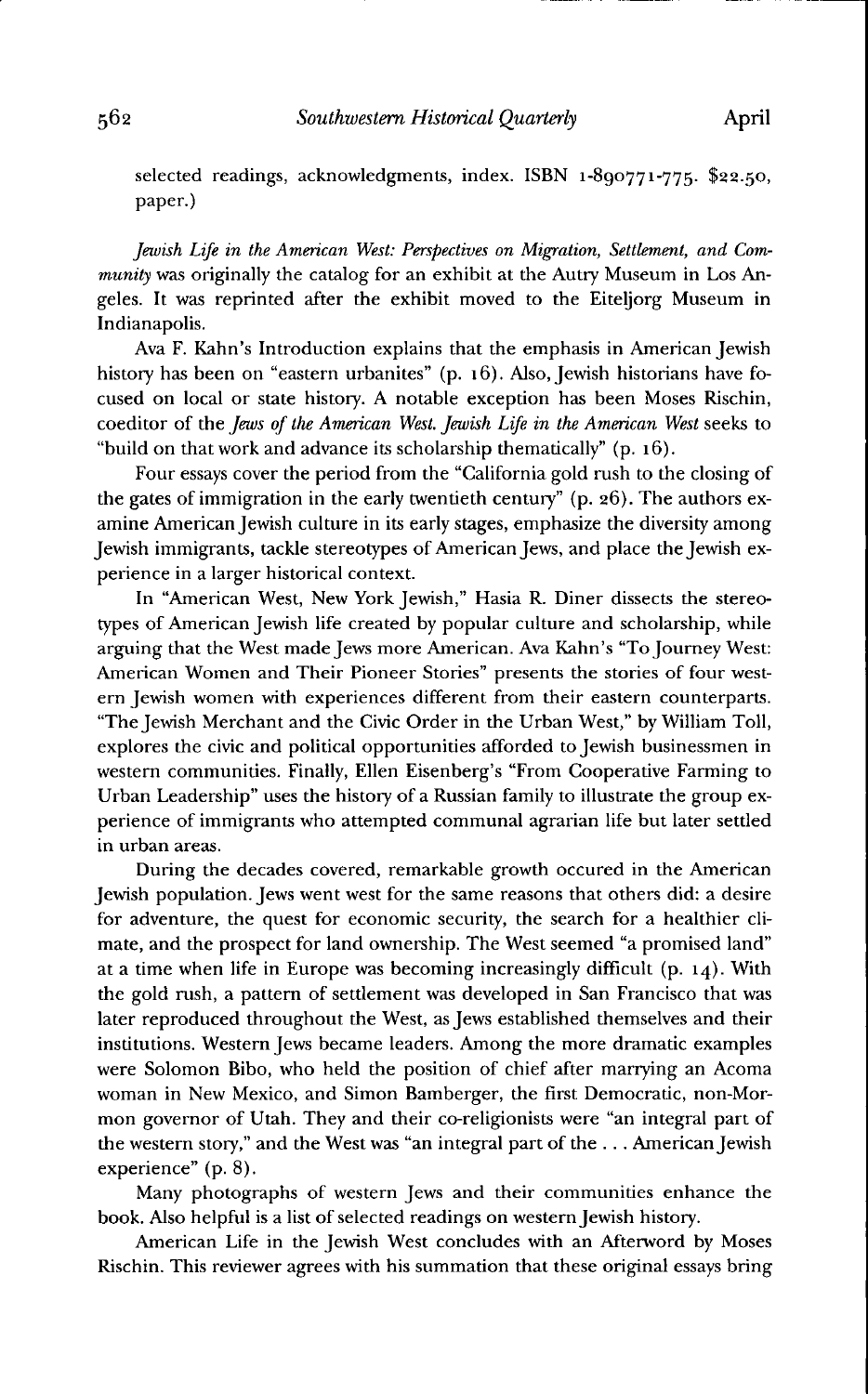2OO5 *Book Reviews* 563

### *University of Texas at Brownsville* Harriett Denise Joseph

*San Antonio at Bat: Professional Baseball in the Alamo City.* By David Kind. (College Station: Texas A&M University Press, 2004. Pp. viii+232. Acknowldegments, illustrations, tables, appendices, notes, bibliography, index. ISBN 1-58544-345-X, \$40.00, cloth; ISBN 1-58544-376-X, \$18.95, paper.)

Baseball has recently experienced a resurgence rivaling its own popularity during the post-World War II era. This revival has produced numerous books aimed at both the general public and academicians with topics ranging from elites to journeymen.

David King, a *San Antonio Express-News* sports writer, adds to this proliferation with his chronicle of professional baseball in San Antonio. As clearly written as his newspaper contributions, the book begins with the inaugural season (1888) of the Texas League and follows with a brief examination of the Alamo City's teams (black and white), players, owners, and fans over the next 115 years. Initially, King questions local support of an entity that produced "more than its share of truly awful ballgames, hapless last-place clubs, mediocre players, and inept owners" (p. 3). Readers, however, will never doubt the writer's conclusion while perusing eleven chapters that reveal the glories and the gaffs that make the "bush leagues" appealing. These tidbits expose King as a true fan, one who glories in the grand and the routine. And *San Antonio at Bat* is a book that can be enjoyed by fans, both of San Antonio and of the minors.

Others will find a quick reference to facts (nicknames, managers, players, season records, etc.) in the many appendices, but will encounter difficulties in other areas. King tells "the what" well but rarely examines "the why." When "something went strangely awry" (p. 49) in 1919 and the Black Aces captured the headlines from the Texas League all-white San Antonio Aces, King offers no explanation beyond the implication that San Antonio would support a winner regardless of color. Later, when discussing integration. King writes, "While San Antonio had a reputation for racial tolerance the rest of the league was not quite as accommodating" (p. 112). But the reader must infer what set San Antonio apart from other Texas League cities, such as nearby Victoria and Austin.

When he does offer more, his explanations are limited. He attributes minor league success to the parent club's willingness to spend. For example, he states that Amarillo, 1961 Texas League champion, "benefited from the big checkbook of the parent New York Yankees" (p. 117), disregarding any discussion of the "Bonus Rule" in effect during the 1950s and early 1960s that forced teams to keep "bonus babies" in the majors or of the value of prestige in signing prospects. He also offers litde discussion of other significant changes in the structure of the game, only touching on the changing purpose of the minors, its near extinction, and the recent "Golden Age."